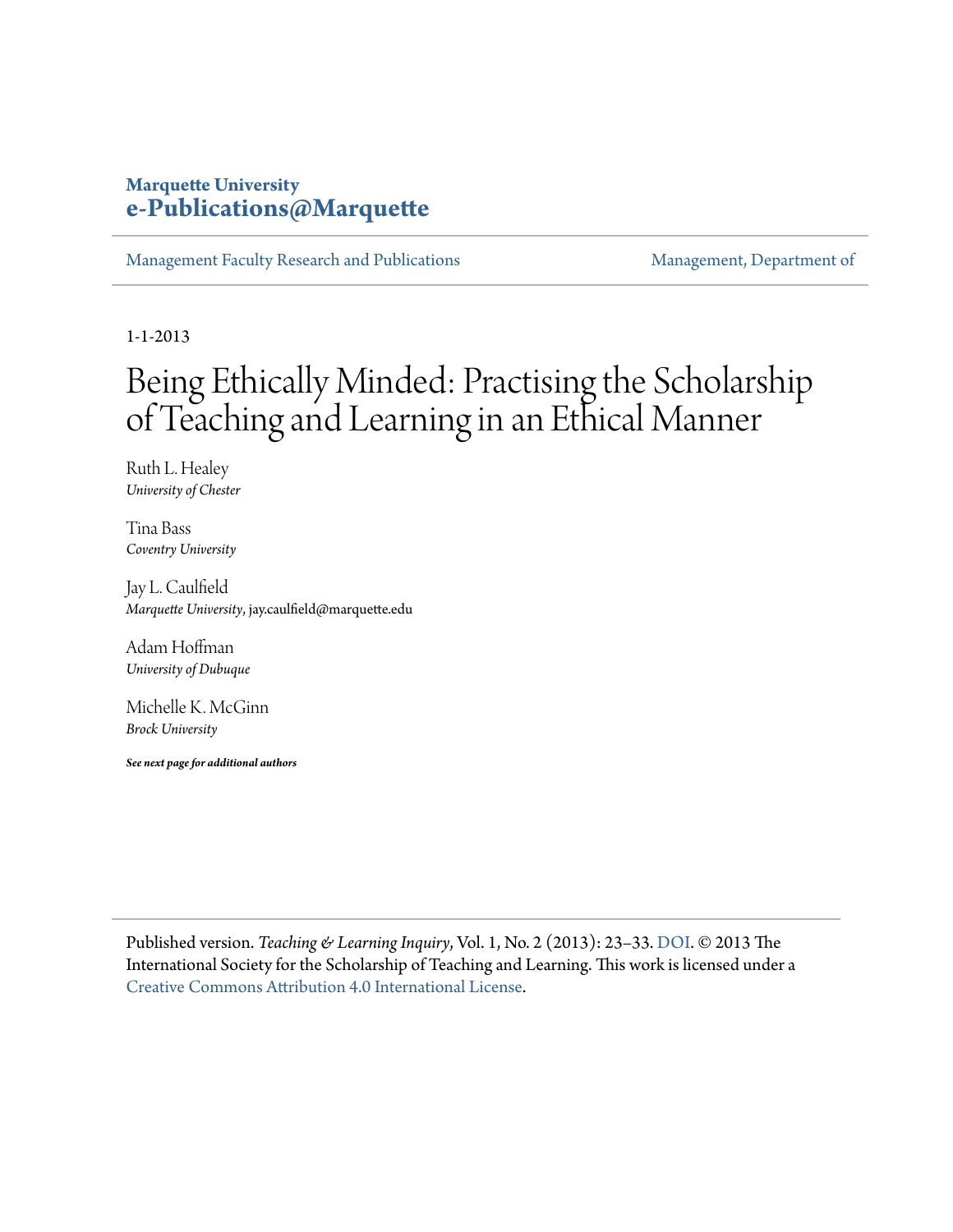#### **Authors**

Ruth L. Healey, Tina Bass, Jay L. Caulfield, Adam Hoffman, Michelle K. McGinn, Janice Miller-Young, and Martin Haigh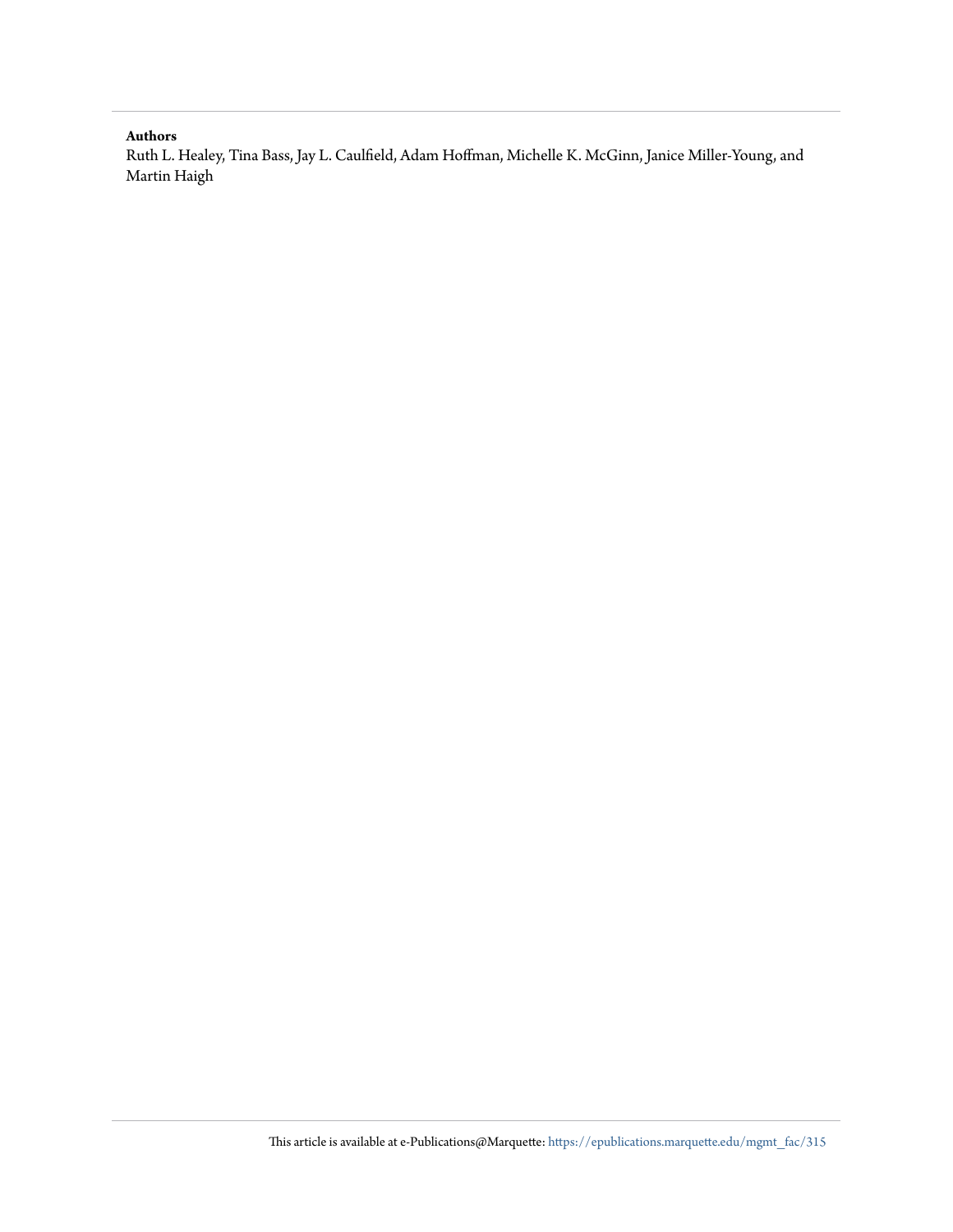*Ruth L. Healey, UNIVERSITY OF CHESTER, r.healey@chester.ac.uk Tina Bass, COVENTRY UNIVERSITY, bsx178@coventry.ac.uk Jay Caulfield, MARQUETTE UNIVERSITY, jay.caulfield@marquette.edu Adam Hoffman, UNIVERSITY OF DUBUQUE, AHoffman@dbq.edu Michelle K. McGinn, BROCK UNIVERSITY, mcginn@brocku.ca Janice Miller-Young, MOUNT ROYAL UNIVERSITY, jmyoung@mtroyal.ca Martin Haigh, OXFORD BROOKES UNIVERSITY, mhaigh@brookes.ac.uk*

## Being Ethically Minded: Practising the Scholarship of Teaching and Learning in an Ethical Manner

#### **ABSTRACT**

The authors propose a working definition of ethical Scholarship of Teaching and Learning (SoTL), advance an ethical framework for SoTL inquiry, and present a case study that illustrates the complexity of ethical issues in SoTL. The Ethical SoTL Matrix is a flexible framework designed to support SoTL practitioners, particularly in the formative stages of their inquiries. Three dominant ethical traditions form the basis of the matrix: teleological or pragmatic, external, and deontological. The key message of the paper is that SoTL practitioners should reflect on different perspectives in their efforts to do what is right in any given situation. The matrix introduces three dominant ethical traditions, but SoTL practitioners may ultimately move beyond these traditions to explore a range of ethical considerations appropriate to their projects and disciplines.

#### KEYWORDS

ethical approaches, ethically minded, ethical research, ethical scholarship of teaching and learning

Practising the Scholarship of Teaching and Learning (SoTL) in an ethical manner raises complex issues and challenges for educator-scholars to consider and address. This paper draws upon existing debates around ethical issues within SoTL and builds upon the principles described in Maclean and Poole (2010) and Burman and Kleinsasser (2004) to offer a flexible framework to support SoTL practitioners to be ethically minded as they conduct studies in any discipline or context.

Hutchings (2003) noted that concerns about ethical complexities in SoTL should not be taken "to suggest that something is amiss in the scholarship of teaching and learning . . . Attention to ethics is something we expect as a field of study or practice evolves" (p. 28). However, a decade later, despite expanding engagement in SoTL, discussion about the ethical issues faced by SoTL practitioners and strategies to manage these issues remains limited. One of the challenges is that a majority of SoTL practitioners lack formal training in ethics because they do not have philosophy backgrounds, come from disciplines where undergraduate or graduate training in human research ethics is the norm, or work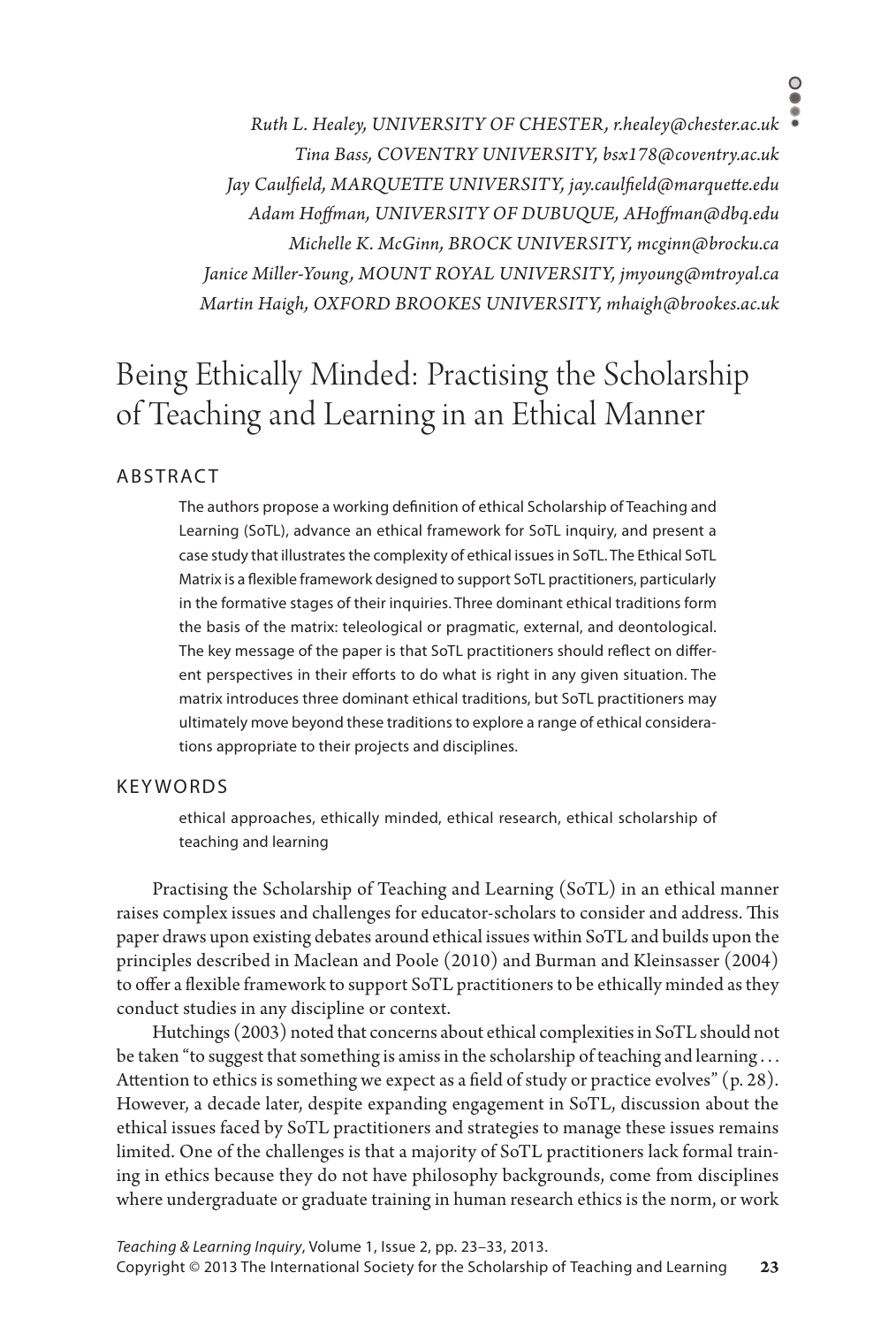with human participants in their disciplinary scholarship (Burman & Kleinsasser, 2004; Maclean & Poole, 2010). This means many SoTL practitioners are unfamiliar with the ethical obligations of research with human participants (Fenton & Szala-Meneok, 2010).

A wide range of ethical guidelines for research involving human participants has been produced across the social sciences (Israel & Hay, 2006). The basic principles underlying these guidelines include respect, free and informed consent, conflict of interest declarations, privacy and confidentiality, and risk-to-benefit analysis. When these principles are applied to SoTL, the issues become particularly complex. This complexity relates primarily to the dual role of most SoTL practitioners as both educators and scholars (Pecorino & Kincaid, 2007). Our framework goes beyond identifying principles for "good" practice, to considering ethical issues in SoTL from a holistic perspective. As Maclean and Poole (2010) argue, "ethical challenges should be viewed as opportunities to examine the critical relationships between teachers and students and how they affect learning"  $(p, 9)$ .

In this paper, we develop a working definition of ethical SoTL and propose an ethical framework for SoTL inquiry, which is then explored through a sample case study that illustrates the complexity of ethical issues in SoTL. The work is based upon an analysis of the literature and our personal experiences as an international group of authors (Canada, UK, and USA) from a range of disciplines (Business Studies, Environmental Science, Geography, Higher Education, Leadership, and Mechanical Engineering), considering three Western ethical traditions (teleological or pragmatic, external, and deontological).

#### WHAT IS ETHICAL SOTL?

In order to define ethical SoTL, it is necessary to explain our interpretation of both SoTL and ethics. We argue that SoTL is the process of exploring, researching, developing, refining, reflecting upon, and communicating better ways and means of producing, promoting, and enhancing scholarly learning and teaching in ways that are ethically reasoned and inclusive. Of course, the definition of SoTL has been and will continue to be widely debated (Gale, 2009; Potter & Kustra, 2011). As Healey (2003) argued, "it is unrealistic to expect a single definition to emerge"  $(p. 16)$ , for the concept remains fluid, evolving, and open to plural interpretation. However, the literature *is* explicit that scholarly teaching is the foundation stone of SoTL—especially scholarly teaching that focuses on the individual's own classroom practice and experience (Potter & Kustra, 2011). Kreber (2002) defined scholars of teaching as those who "draw on formal and personal sources of knowledge construction about teaching, effectively combine this with their knowledge of the discipline to construct *pedagogical content knowledge*, continuously further this knowledge through self-regulated learning processes, and validate their knowledge through peer-review" (p. 18).

Diamond (2002) argued that scholarly teaching becomes SoTL when it exhibits a high level of disciplinary expertise, addresses clear goals and appropriate methodology in a scholarly manner, demonstrates results that are effectively documented and replicable, is innovative and evaluated through honest reflection and scholarly critique (including external peer review), and communicates messages to and relevant for the wider community of educators. Hence, SoTL's concerns expand beyond scholarly teaching toward wider issues of institutional practice and educational issues that affect human society at all levels. This raises the question of what constitutes *ethical* SoTL.

Ethics involve a combination of codes for determining what one ought to do and why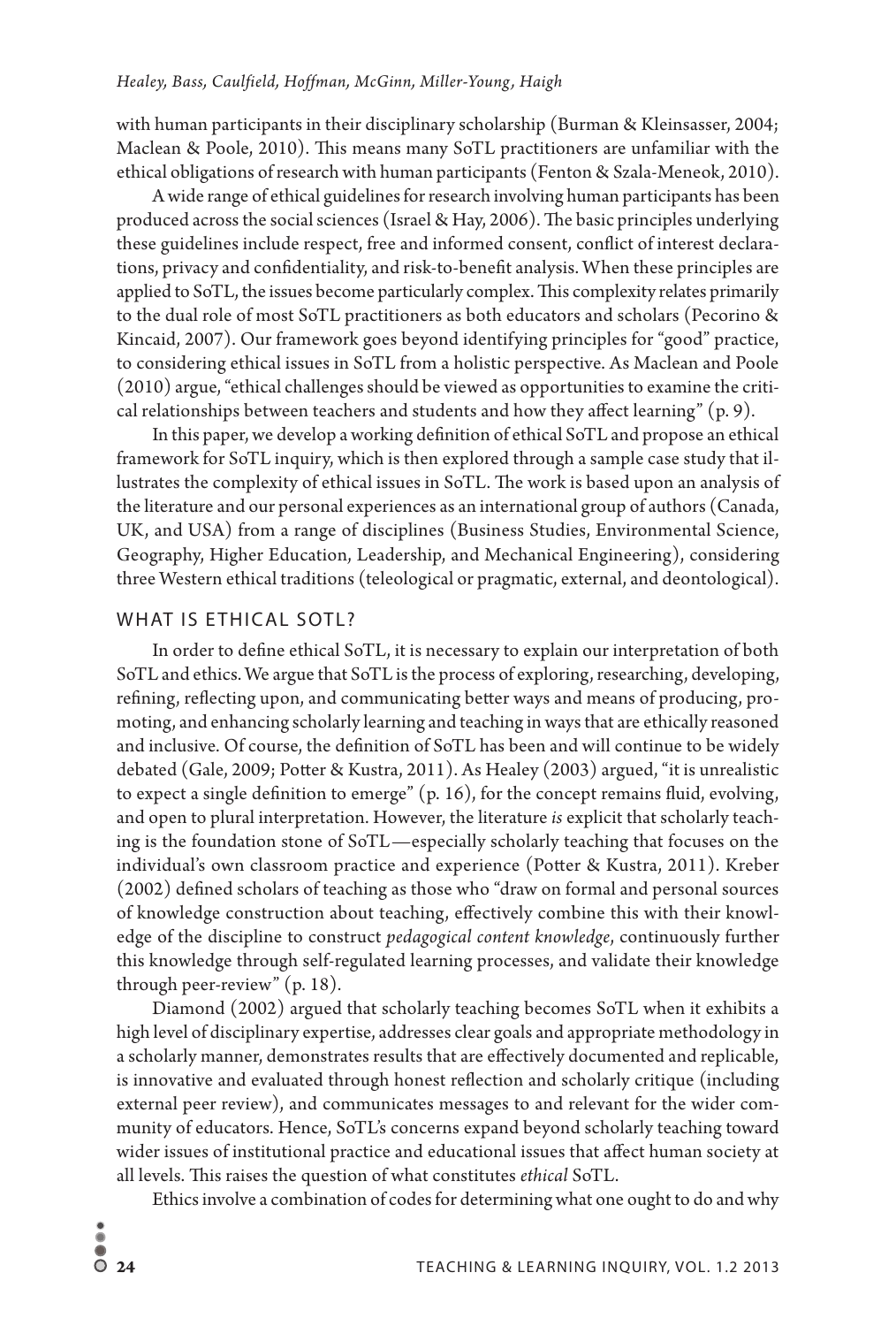one ought to do that (Perrett, 1998). They provide the tools needed to develop practical compromises between what is correct universally and what is right in particular situations. As Smith (1999) explained, ethics require "the application of theories of justice and human good, however tentative, to the facts of a local situation" (p. 288). Frequently, ethical choices are tested by contradictory loyalties. Often the choice to be made is less between "right" and "wrong" and more between "right" and "not wrong" or between "right" and "also right" (Badaracco, 1998). Kidder (1985) posed four common right-versus-right ethical dilemmas, which involve choices between truth and loyalty, individual and collective good, short- and long-term consequences, or justice and mercy.

Ethical decision making is dogged by worries about whether it is the ends or the means that should take precedence or whether, as Gandhi (1924/2002) maintained, means are merely "ends in the making," and hence means and ends are the same thing. Some scholars concern themselves with whether the goals of ethical behaviour are defined by optimizing happiness for the greatest number, as in Bentham-ite Utilitarianism; reducing the causes of sorrow, as in Buddhism; or the selfless performance of duty, as in the Hindu Bhagavadgita. As the philosopher Blackburn (2001) pointed out, for many previous thinkers, "the central concern was the state of the soul, meaning some personal state of justice or harmony" (p. 3), whereas many modern societies operate under an understanding that when social arrangements are just, they can function regardless of the private vices within them.

In Blackburn's view, an ethical climate is different from a moralizing one because "we do not like being told what to do. We want to enjoy our lives and we want to enjoy them with a good conscience" (p. 6). In a sense, this is the root of "reciprocal ethics." An example is the Golden Rule, which admonishes all to "treat others as we wish others to treat us" (Parliament of the World's Religions, 1993, p. 3). Wilber, Patten, Leonard, and Morelli (2008) suggested moving beyond the Golden Rule toward a Platinum Rule, which is to "treat others as *they* would like to be treated" (p. 259). Certainly, ethical awareness is a key skill for reflective practitioners and is presented here as a critical concern for those who evaluate or develop the practices of scholarly teaching and of SoTL.

An ethical person or scholar is clearly not made or defined by one choice or reaction to one situation; rather an ethical person is revealed through reactions or choices, often subconscious, hundreds of times each and every day. Such ethical foundations can only be constructed by gaining knowledge of who one is, what one stands for, and what one's purpose is in life. Gardner, Csikszentmihalyi, and Damon (2001), for example, encouraged people to invoke the universal mirrors test and to ask themselves regularly, "What would it be like to live in a world if everyone were to behave in the way that I have?"  $(p. 12)$ .

Ethics in education cannot be prescriptive because ethical behaviour can be viewed and approached from a multitude of perspectives. For an ethical SoTL practitioner, it is important to consider how to foster ethical reflection in learners without imposing a particular viewpoint; and how to create an ethical climate (Blackburn, 2001) in the classroom, the university, and the wider world. Ethical SoTL scholars aim to describe ways and means to build ethical fitness in themselves and in others (Kidder, 1985), but are also very aware that ethics cannot be communicated unless they are also applied actively by those who teach.

In summary, SoTL becomes ethical SoTL, when a scholar exhibits well-developed personal "ethical fitness" and operates in an "ethical climate." In particular, scholars must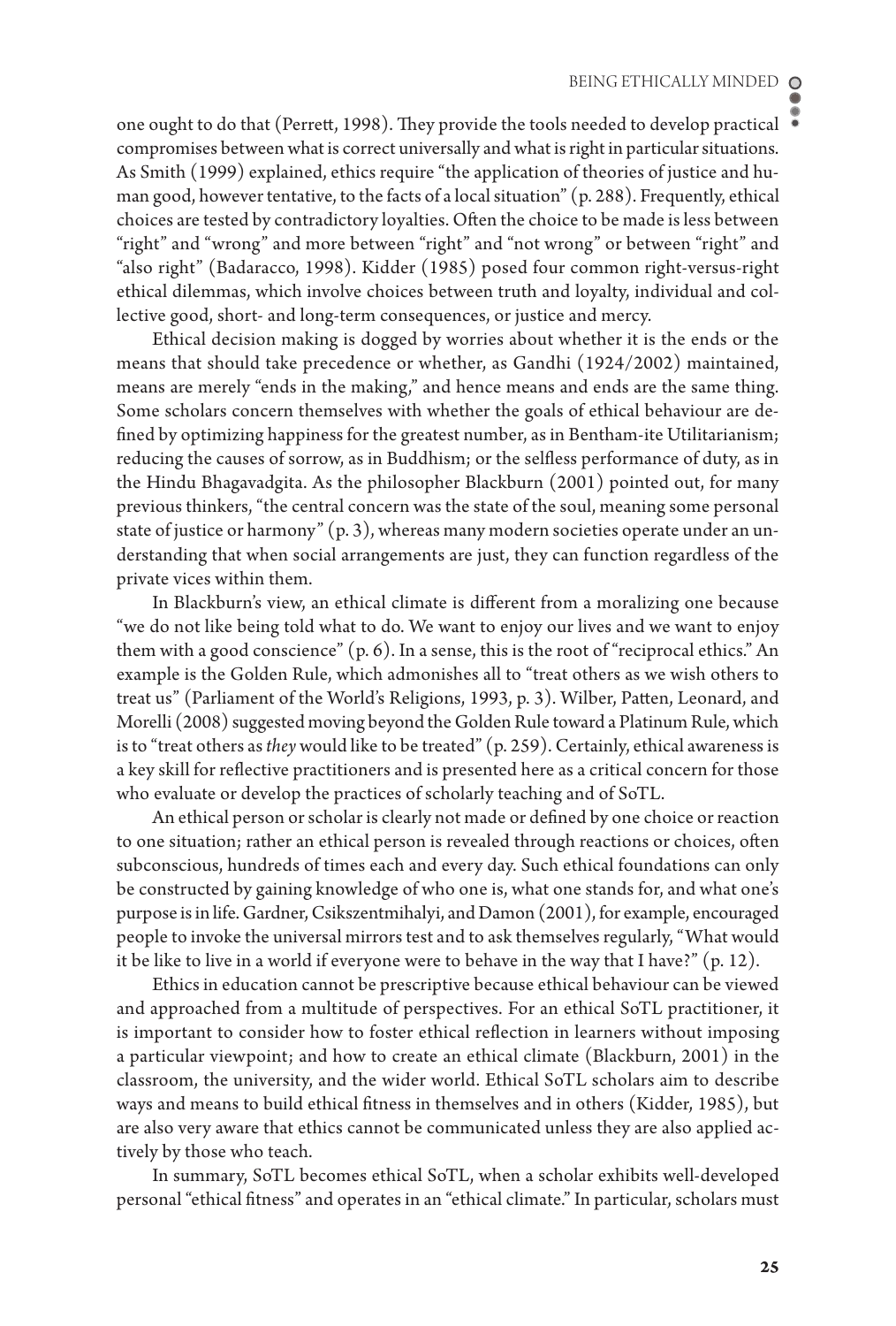demonstrate they have (a) conscientiously and thoroughly considered the ethical implications and choices within their work, and (b) fostered personal ethical reflection in others (students or academic peers) without being normative or prescriptive. These two points shift the emphasis from the scholar to the scholarship and add another dimension of responsibility, that is, to develop work that contributes positively to society. This discussion emphasizes the importance of reflection within the practice of SoTL, but does not yet consider the specific challenges of SoTL practitioners occupying dual roles as both educators and scholars.

#### REFLECTING ON ETHICAL SOTL CHALLENGES

As the purpose of reflection expands from enhancing one's own professional practice to providing information for others, the undertaking is no longer simply about professional practice and professional development; it becomes a research undertaking with concomitant obligations and expectations, including considerations related to evidentiary standards, students as potential human participants, and the privacy and confidentiality of data. Often SoTL inquiry occurs within practitioners' own classrooms, placing them in a dual role as educators and scholars, and placing students in a dual role as members of the student body and of the researched group. Students are not always aware of the professional or personal obligations their instructors hold and may not understand the wider goals for scholarly teaching or SoTL. This may lead to a variety of ethical challenges, the most significant being that the actions that are most appropriate for research may not be most appropriate for teaching. The framework proposed in our Ethical SoTL Matrix offers SoTL practitioners opportunities to reflect upon these potential issues from a range of perspectives, helping them to be ethically minded throughout their inquiry.

#### THE ETHICAL SOTL MATRIX

SoTL practitioners originate from all disciplines, so SoTL inquiries are likely to come from multiple perspectives, employing an array of research methods. The Ethical SoTL Matrix (Table 1)—inspired by Stutchbury and Fox (2009) and Mepham, Kaiser, Thorstensen, Tomkins, and Millar (2006)—provides the flexibility to adapt to multiple disciplines and multiple research methods, while providing guidelines for reflection without being prescriptive. The purpose of the matrix is to encourage ethical reflection regarding significant stakeholders when engaged in SoTL inquiry.

We use the term *stakeholders* to identify those individuals, groups, organizations, and institutions that have an interest in and are affected by the decisions made during SoTL inquiry. We use this inclusive term to provide flexibility in the matrix to encompass the perspectives of any of these groups. It is likely that some of the more common stakeholders in SoTL inquiry will include the educator-scholars themselves, the research participants, the broader student community, other educators, and educational administrators. We use the terms *EDUCATOR-scholars* and *educator-SCHOLARS* to differentiate between the teaching and research aspects of the inquiry and to address specific differences in the ethical considerations for each of these roles. The term *educator-scholar* is used when the teaching and research aspects of inquiry are equally relevant.

The columns of the matrix highlight key Western ethical traditions—teleological or pragmatic, external, and deontological—that may generate decision actions. The *teleological or pragmatic* ethical tradition emphasizes the consequences of actions. As White (1993)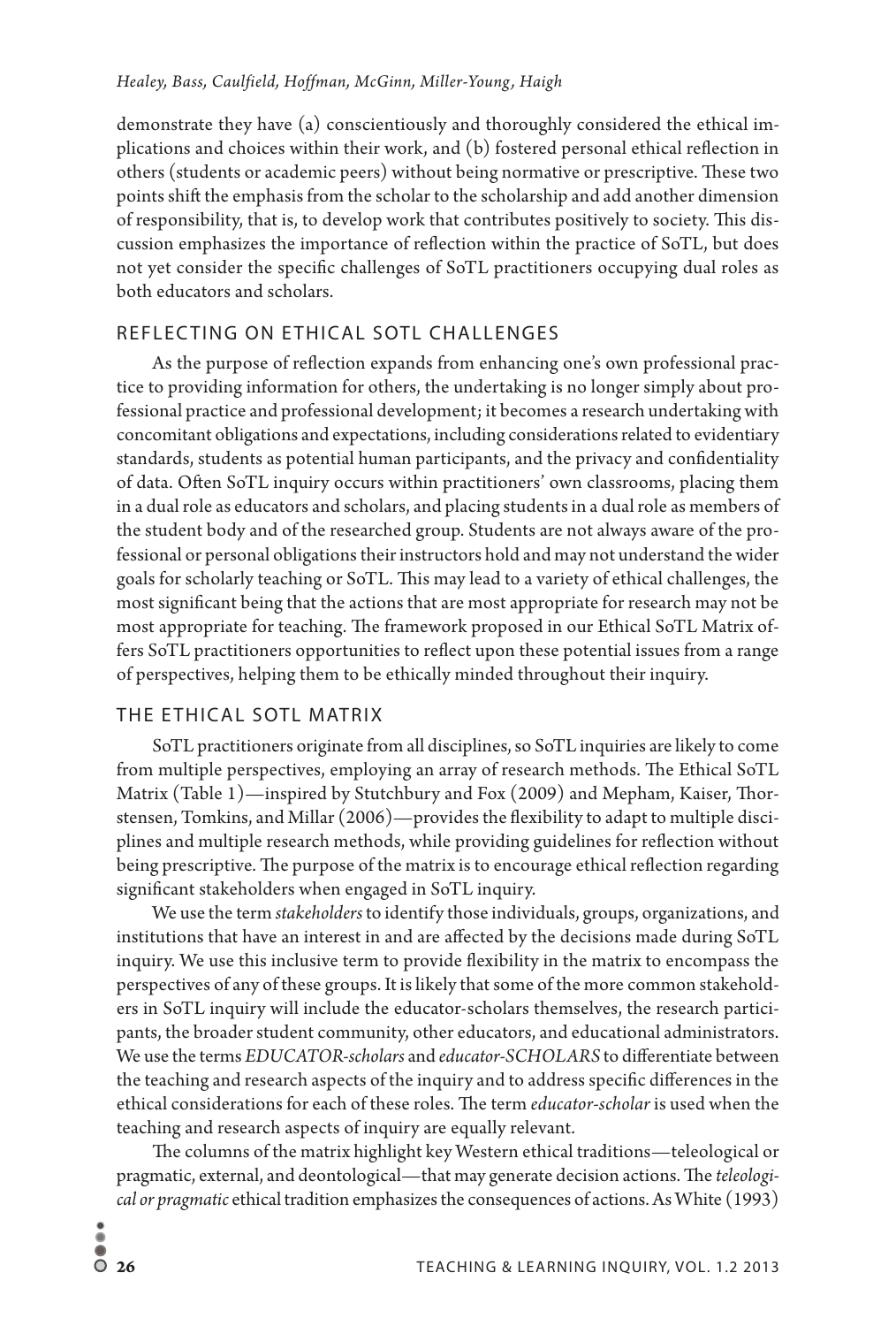|                                                                  | <b>ETHICAL TRADITIONS</b>                                                                                                                            |                                                                                                                                                        |                                                                                                                                                                                                                                    |  |
|------------------------------------------------------------------|------------------------------------------------------------------------------------------------------------------------------------------------------|--------------------------------------------------------------------------------------------------------------------------------------------------------|------------------------------------------------------------------------------------------------------------------------------------------------------------------------------------------------------------------------------------|--|
| <b>STAKEHOLDERS</b>                                              | <b>TELEOLOGICAL</b>                                                                                                                                  | EXTERNAL                                                                                                                                               | DEONTOLOGICAL                                                                                                                                                                                                                      |  |
|                                                                  | OR PRAGMATIC<br>To what extent do potential<br>consequences of the SoTL<br>inquiry help or hurt<br>stakeholders in the short and<br>long run?        | To what extent are<br>external factors<br>considered?                                                                                                  | To what extent does the<br>SoTL inquiry demonstrate<br>respect for person,<br>autonomy, and choice?                                                                                                                                |  |
| Students and<br>the institutional<br>community                   | What short- and long-<br>term consequences can<br>be expected for students<br>and the institutional<br>community as a result of<br>the SoTL inquiry? | To what extent does<br>the SoTL inquiry<br>reflect external<br>factors for students<br>and the institutional<br>community?                             | To what extent does the<br>SoTL inquiry contribute<br>to the intellectual<br>development of students<br>and the institutional<br>community while at the<br>same time demonstrating<br>respect for person,<br>autonomy, and choice? |  |
| <b>EDUCATOR-</b><br>scholar and the<br>teaching community        | What short- and long-<br>term consequences can be<br>expected for educators and<br>the teaching community<br>as a result of the SoTL<br>inquiry?     | To what extent does<br>the SoTL inquiry<br>promote efficient<br>use of resources by<br>the educator and the<br>teaching community?                     | To what extent does the<br>SoTL inquiry contribute<br>to enhanced teaching and<br>learning while respecting<br>person, autonomy, and<br>choice?                                                                                    |  |
| <b>Educator-</b><br><b>SCHOLAR</b> and the<br>research community | What short- and long-<br>term consequences can be<br>expected for scholars and<br>the research community<br>as a result of the SoTL<br>inquiry?      | To what extent does<br>the SoTL inquiry<br>meet the standards for<br>credible evidence in<br>the discipline where<br>the SoTL inquiry is<br>conducted? | To what extent does the<br>SoTL inquiry provide<br>credible evidence<br>to scholars and the<br>research community<br>while respecting person,<br>autonomy, and choice?                                                             |  |

#### Table 1: Ethical SoTL Matrix

explained, "the moral character of actions depends on the simple, practical matter of the extent to which actions actually help or hurt people. Actions that produce more benefits than harm are 'right'; those that don't are 'wrong'" (p. 4). This tradition is the basis for risk-to-benefit analyses that predominate in discussions of research ethics. It arises from the work of Jeremy Bentham (1748–1832) and John Stuart Mill (1806–1873). According to Mill (as cited in White, 1993), one must consider not only the immediate result of actions but the long-term result as well. Thus, SoTL practitioners need to attend to the immediate and the most likely future results of their actions in terms of benefiting versus harming human welfare.

The *external* ethical tradition emphasizes how decisions have impacts beyond the immediate action to consider the potential external consequences. Norton (2008) captures this tradition well in the example of Aldo Leopold's economic decision to eradicate a population of wolves to solve a short-term economic problem for nearby ranchers. This action led to an overpopulation of deer, resulting in a loss of vegetation and, through erosion, a loss of topsoil. This ethical tradition considers the potential external impact of actions. Such thinking allows one to balance thinking about an action while at the same time "accepting responsibility for all future effects of choices foreseeable" (Norton, 2008, p. 586). In other words, pluralistic thinking within this ethical tradition demands simul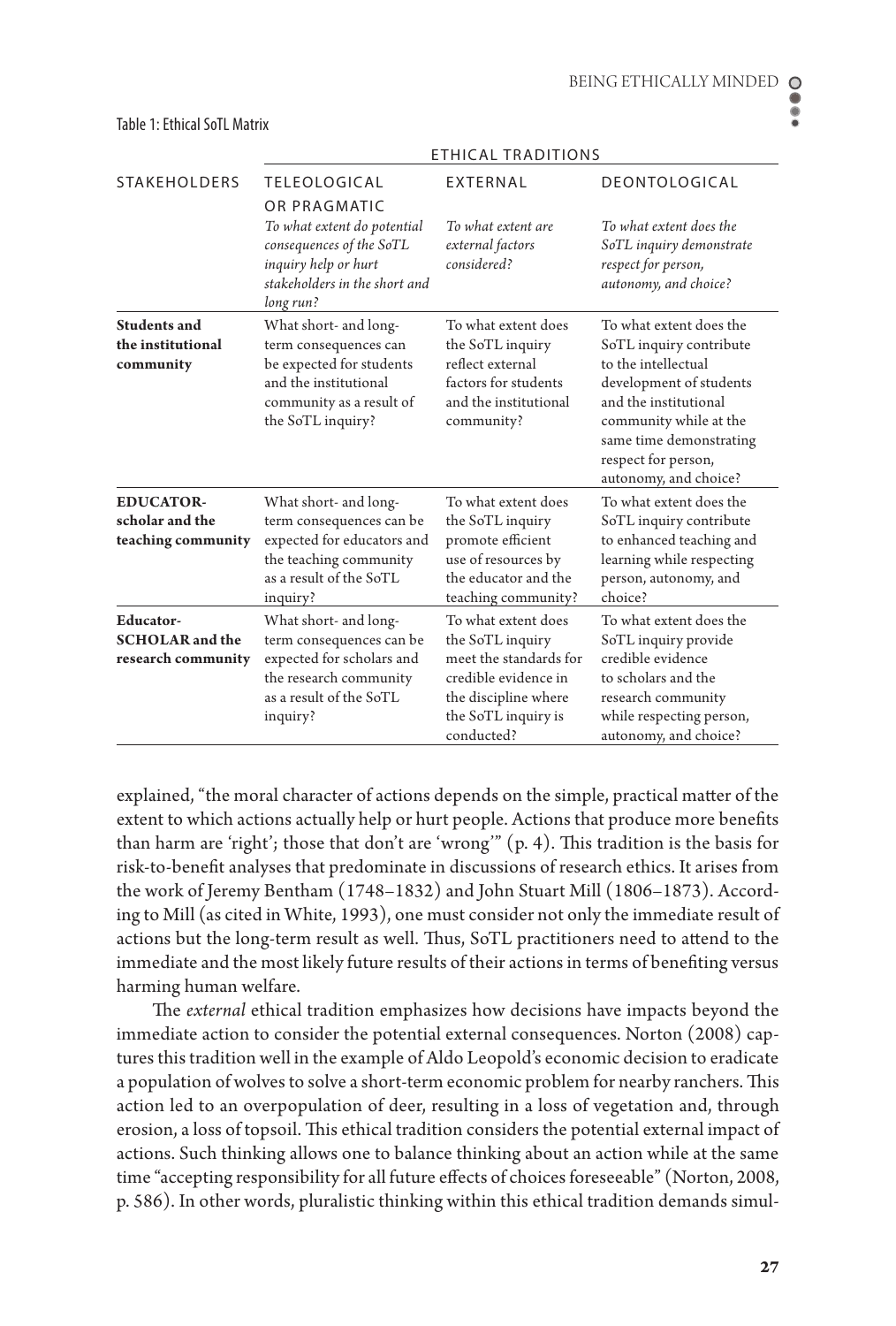taneous consideration of multiple external factors for the near future and the long run. Pickett and Cadenasso (2002) argued from this perspective that "the precision and narrow focus of technical terms is eschewed in favor of richness of connotation and in support of societally important, if sometimes controversial, values" (p. 6). This tradition considers the consequences of action in the same way as the pragmatic tradition, but pushes the researcher to consider the broader contextual impact, rather than just the immediate or local effects of a course of action.

The *deontological* ethical tradition does not consider the consequences of action. Instead, it focuses on the act itself as having moral implications. In other words, through reason, the act itself is judged as either moral or immoral; the consequences of the act are immaterial as related to that judgment. The most well-known thinker associated with deontological ethics is Immanuel Kant (1724–1804). Kant (1785/2005) stated that moral obligation "must not be sought in the nature of man or in the circumstances in which he is placed, but sought a priori solely in the concepts of pure reason" (p. 5). The basis of Kantian ethics is that one has a duty to respect individuals as autonomous human beings as a result of their existence as such. Thus, one has an inherent duty to never use individuals as a means to an end, regardless of consequences: "Treating people as 'ends' requires seeing them as autonomous beings who are entitled to control their own fate and not to be deceived or manipulated" (White, 1993, p. 10). Respect for person, autonomy, and choice are critical considerations from a deontological perspective.

There are many other ethical traditions that could be considered in this discussion. For instance, postmodernist ethics (Rothfork, 1995), virtue ethics (Hursthouse, 1999), relational ethics (Noddings, 2012), and feminist ethics (Whisnant & DesAutels, 2008) could each add new dimensions. However, this paper emphasizes guiding SoTL practitioners to consider and select between different courses of action. The small selection presented here provides a range of possibilities that are immediate and practical, without overwhelming readers with considerations from every possible tradition. The key message is that SoTL practitioners should reflect on different perspectives as they consider possible actions in their efforts to do what is right in any given situation.

The benefit of this matrix is that it can be used for any type of inquiry, guiding novices and experienced practitioners to be ethically minded as they undertake SoTL inquiry. To illustrate, we present one sample case study from the field of physics education.

#### APPLYING THE ETHICAL SOTL MATRIX: THE PHYSICS FORMULA SHEET CONTROLLED STUDY

Using formula sheets during exams is fairly standard in first-year physics courses, although there is disagreement in the literature about the extent to which this is an effective practice. Some argue that conceptual understanding can be emphasized by freeing students from the demands of memorization, while others argue that in order to think, basic facts need to be internalized so there is something to think about (Rehfuss, 2003). Morris and Scott (2012) asked the question, does memorization of basic facts in physics enhance, detract, or make no difference in learning outcomes as measured by performance on examinations? To address this question, the two educator-scholars designed an intervention study that was implemented in two sections of a physics course, involving three midterm examinations that occurred over one semester. The first midterm was administered according to standard practice where all students were provided with a for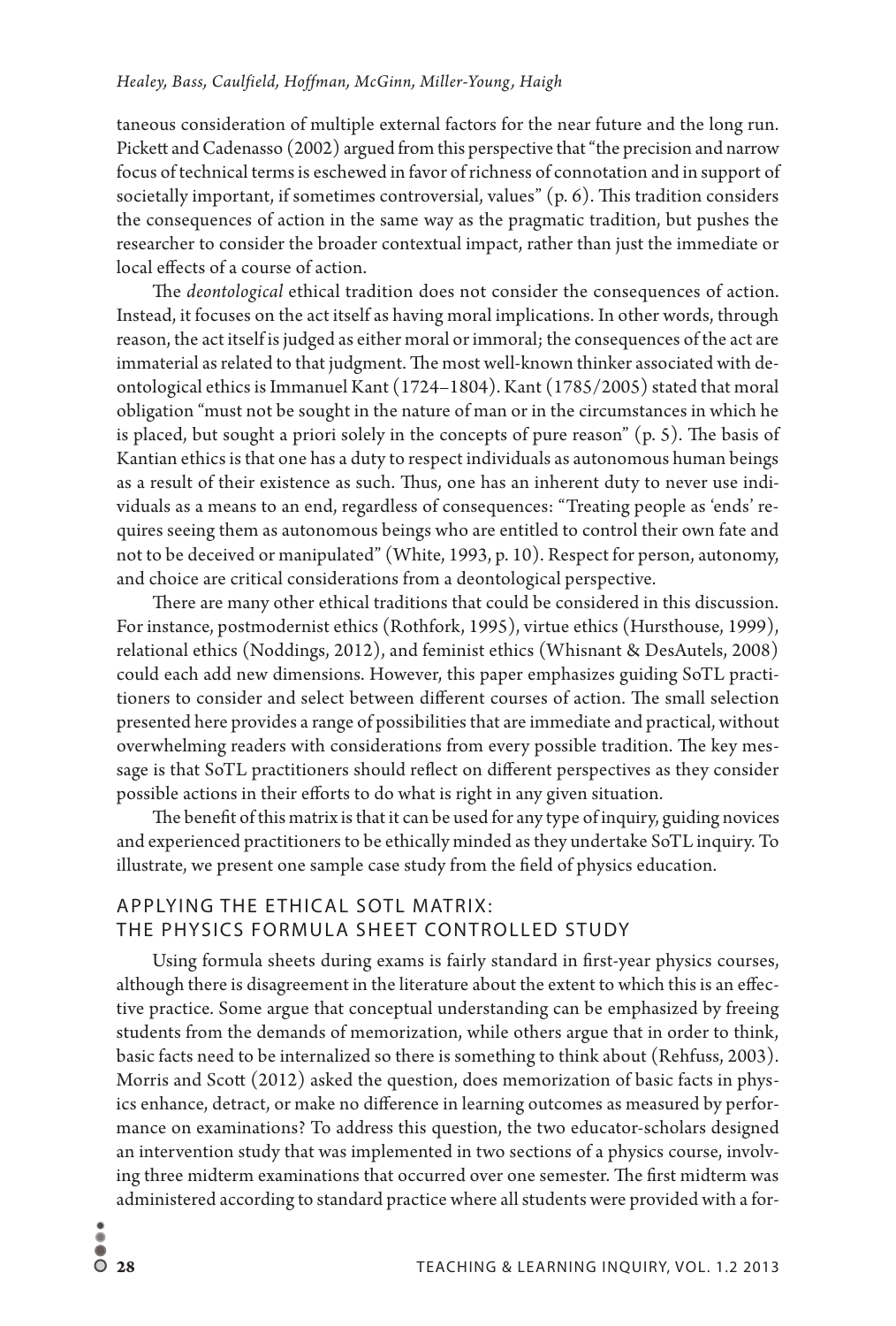mula sheet. For the second and third midterms, student participants were randomly divided into two groups: group A wrote the second midterm without a formula sheet and the third midterm with a formula sheet, while group B did the opposite. The separation of each class into two groups controlled for the possibility that midterms two and three were inadvertently of varying difficulty. At the end of the semester, the educator-scholars compared midterm marks with and without the formula sheet, and also analyzed final exam marks to study long-term retention and understanding. Table 2 highlights aspects of the ethical matrix for this SoTL inquiry.

This example was chosen because it showcases divergent considerations with respect to students and disciplinary colleagues. A key consideration in designing the study was to produce evidence that would be scientifically rigorous and credible to the educator-SCHOLARS and their research community. However, implementing a controlled study in one's own class has inherent ethical challenges. In order to achieve scientific rigour, or in other words to achieve the *pragmatic* and *external* goals of doing credible research that attends to disciplinary standards, the educator-SCHOLARS wanted to randomly assign students to two different groups, and they needed enough student participants to achieve significant results. To satisfy the latter criterion, the study took place in two concurrent sections of the same course and required a high level of coordination between

|                                                           | ETHICAL TRADITIONS                                                                                                                                                                                                                                                                                               |                                                                                                                                                                                                            |                                                                                                                                                                                                                                                           |  |
|-----------------------------------------------------------|------------------------------------------------------------------------------------------------------------------------------------------------------------------------------------------------------------------------------------------------------------------------------------------------------------------|------------------------------------------------------------------------------------------------------------------------------------------------------------------------------------------------------------|-----------------------------------------------------------------------------------------------------------------------------------------------------------------------------------------------------------------------------------------------------------|--|
| <b>STAKEHOLDERS</b>                                       | <b>TELEOLOGICAL</b>                                                                                                                                                                                                                                                                                              | EXTERNAL                                                                                                                                                                                                   | DEONTOLOGICAL                                                                                                                                                                                                                                             |  |
|                                                           | OR PRAGMATIC<br>To what extent do potential<br>consequences of the SoTL<br>inquiry help or hurt stakeholders<br>in the short and long run?                                                                                                                                                                       | To what extent are external<br>factors considered?                                                                                                                                                         | To what extent does<br>the SoTL inquiry<br>demonstrate respect for<br>person, autonomy, and<br>choice?                                                                                                                                                    |  |
| Students and<br>the institutional<br>community            | • Control differential risks<br>to participating and non-<br>participating students that<br>arise from uncertainty<br>about whether writing a<br>midterm without a formula<br>sheet enhances or hinders<br>performance<br>• Control potential for bias in<br>treatment or undue influence<br>from the instructor | • Count the best two of<br>three midterm marks to<br>relieve student concerns<br>• Communicate findings<br>to broader student<br>community<br>• Adopt departmental<br>practice consistent with<br>findings | • Provide a satisfying<br>learning experience<br>• Respect student<br>autonomy by<br>providing free<br>choice to participate<br>or not<br>• Ensure informed<br>consent<br>• Offer students<br>control over data<br>(confidentiality,<br>withdrawal, etc.) |  |
| <b>EDUCATOR-</b><br>scholar and the<br>teaching community | • Build respect for SoTL<br>inquiry from students and<br>teaching colleagues                                                                                                                                                                                                                                     | • Collaborate with<br>colleagues to provide<br>robust assessment in a<br>single semester                                                                                                                   | • Reflect on<br>pedagogical<br>practices and their<br>impact on students                                                                                                                                                                                  |  |
| Educator-<br><b>SCHOLAR</b> and the<br>research community | • Achieve credible research<br>through controlled design<br>that counterbalances<br>treatments across midterms                                                                                                                                                                                                   | • Attend to disciplinary<br>standards favouring<br>controlled experiments<br>• Secure clearance from<br>ethics review committee                                                                            | • Produce evidence<br>for improved<br>examination<br>strategies in the<br>discipline                                                                                                                                                                      |  |

Table 2: Ethical SoTL Matrix for the Physics Formula Sheet Study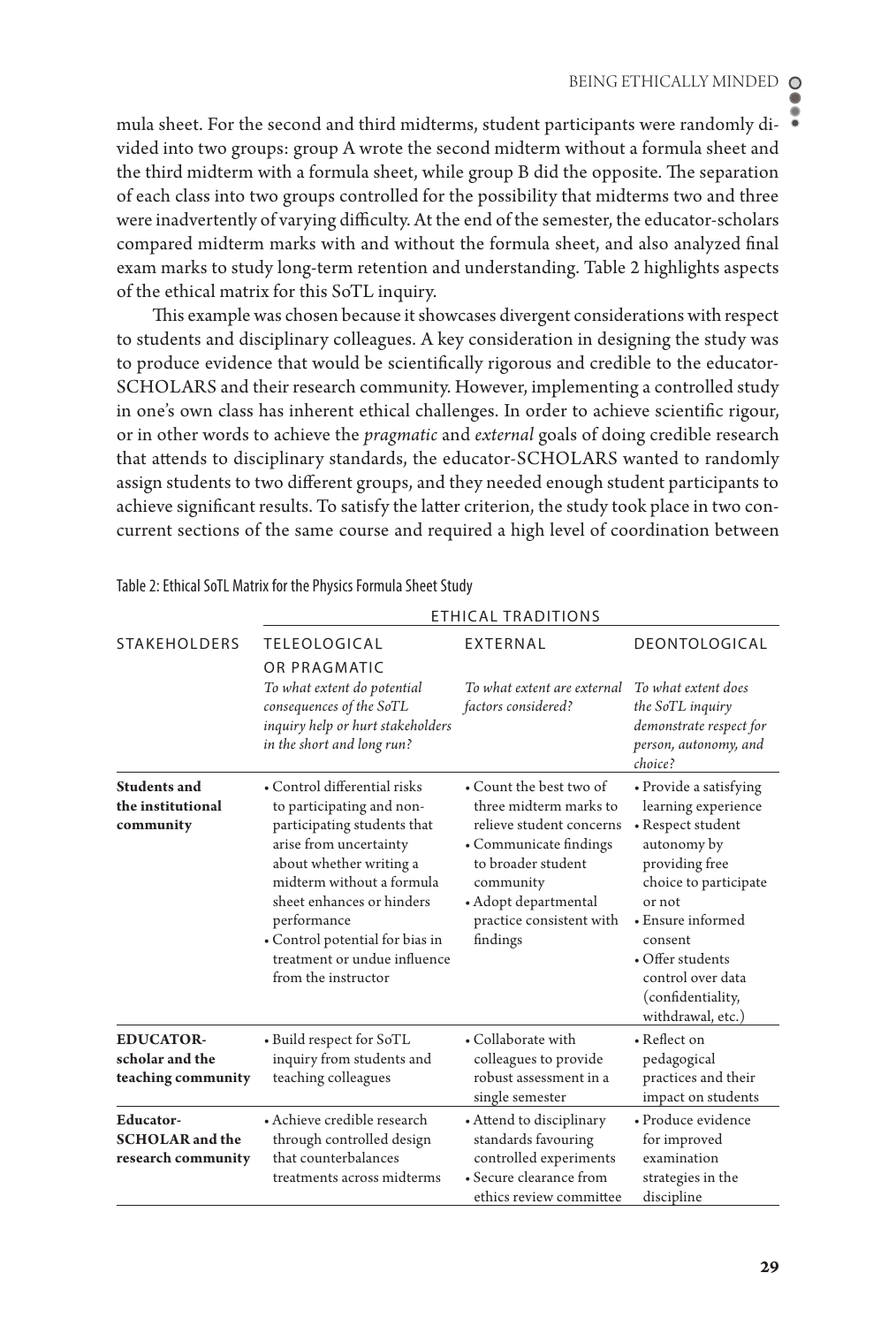the two educator-scholars. In the past, the course had either two or three midterms. To address the question of whether different content on subsequent midterms would confound the results, they counterbalanced the order of formula sheet use so one group wrote one midterm with a formula sheet and the subsequent midterm without, and the other group did the opposite.

The effect of the proposed intervention on students was equally important in designing the study. Simply imposing the intervention on the whole class would mean there would be no possibility for students to not participate in the study, violating the *deontological* goal of ensuring free consent. Therefore, the educator-scholars decided to have three midterms. All students, whether participating in the study or not, wrote the first midterm with a formula sheet, as per usual. Participating students wrote one remaining midterm with a formula sheet and one without, depending upon their group assignment. Non-participants wrote the second midterm with a formula sheet, but were given the option of writing the third midterm with or without a formula sheet. For all students, the lowest midterm mark was dropped in the calculation of final grades. In this way, the instructors ensured that whether using a formula sheet during the midterm exams was beneficial or not, students would be exposed to no additional risk compared to the traditional organization of the class, thus meeting the *pragmatic* goal of managing potential risk to participating and non-participating students.

In addition to the design considerations above, other measures were put in place so the identities of student participants were kept confidential from their own instructor until grades were submitted. This addressed a *deontological* concern with respecting the participants. Each educator-SCHOLAR acted as lead researcher for the other class, which included recruiting, assigning the groups, and invigilating the midterms. However, each EDUCATOR-scholar marked his own students' midterms, according to an agreed-upon rubric. Not knowing which students were participating eliminated the potential for bias in marking, and reduced the potential for students to feel unduly influenced to participate. Once the semester was over and the final grades submitted, the educator-scholars revealed to each other which students took part in the study, and the testing group to which they belonged. Each educator-SCHOLAR then analyzed the results of participants in his own section and shared anonymized results with the other educator-SCHOLAR.

As this discussion demonstrates, fully considering the effects on various stakeholders from different ethical traditions enhanced the integrity of the research and minimized the potential risks. Morris and Scott (2012) discovered the use of formula sheets did not affect overall course performance; however, they suspect students had higher scores for conceptual questions when they did not use a formula sheet, which is the focus of their next SoTL inquiry. These results matter to students, EDUCATOR-scholars, educator-SCHOLARS, and the wider community. As a result of their study, Morris and Scott demonstrated ethical mindedness while discovering useful information to inform their future examination practices.

#### CONCLUSION

In this paper, we developed a working definition of ethical SoTL and proposed an ethical framework for SoTL inquiry, which we then explored through a case study illustrating the complexity of ethical issues in SoTL. The definition of ethical SoTL presented here focused on developing personal "ethical fitness" and an "ethical climate" to operate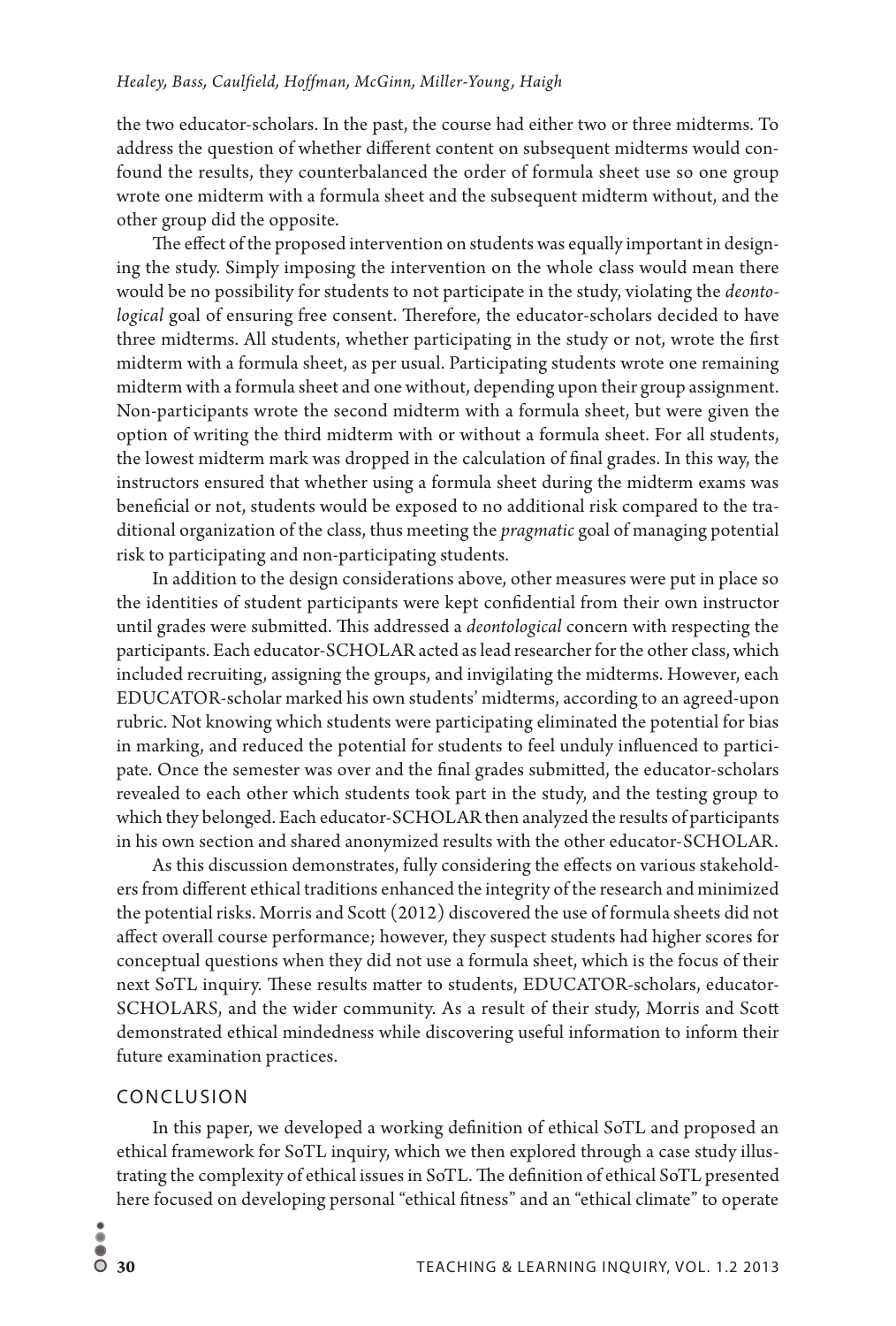within. Our emphasis was on scholarship and educator-scholars' responsibilities for contributing to society. The Ethical SoTL Matrix offers SoTL practitioners the opportunity to reflect on their inquiries in a holistic manner and therefore to consider and respond to a range of potential issues without being forced to operate within any one scholarly paradigm or ethical tradition.

The Ethical SoTL Matrix draws attention to three dominant ethical traditions and three categories of stakeholders. Contemplating multiple perspectives foregrounds different aspects than would be evident by considering one tradition or one stakeholder in isolation and, in this way, it supports SoTL practitioners to make informed choices in the face of right-versus-right dilemmas. The matrix is a catalyst for SoTL practitioners to be ethically minded. SoTL practitioners are encouraged to use the matrix to prompt ethical reflections related to the three traditions and the identified stakeholders, but not to confine themselves to these perspectives. SoTL practitioners should explore a range of ethical considerations appropriate to their projects and disciplines as they reflect on their actions and the rationale for those actions.

Our experience indicates that research with students is often deemed "different" from other types of research, and sometimes the ethical obligations for work with human participants are avoided or even swept aside. This situation seems to arise because many SoTL inquiries fall somewhere between quality assurance or enhancement and traditional academic research, especially when educator-scholars research their own teaching. Understanding of SoTL as either quality enhancement or research influences the extent of ethical review that is institutionally mandated. For example, in some institutions, review committees known as Institutional Review Boards (IRBs), Research Ethics Boards (REBs), or Research Review Committees (RRCs), among other names, may give blanket clearance for analyses of student data gathered for instructional purposes or for all SoTL inquiry defined as quality enhancement to improve teaching and learning. For other institutions, the same work would require a full, formal review or even be rejected as too ethically challenging.

Regardless of the requirements or expectations for review by any institutional committee, the framework presented here offers guidance to facilitate reflection with respect to the range of stakeholders involved in SoTL inquiry as educator-scholars plan ethically robust assessment of their instructional practices. The Ethical SoTL Matrix offers a framework to support reflection whether preparing for ethical review or planning SoTL inquiry. Engaging in the type of reflection we argue for in this paper offers opportunities to work on changing cultures in SoTL, moving away from viewing ethics as a quality assurance process to recognizing ethical reflection as a quality enhancement process. Being ethically minded is about striving to make the right choices not simply following institutional regulations.

*Ruth L. Healey is a Senior Lecturer in Human Geography at the University of Chester, UK.* 

*Tina Bass is a Senior Lecturer in Strategy and Management at Coventry Business School, UK.* 

*Jay Caulfield is an Associate Professor of Leadership and Ethics and Associate Dean for Marquette University's College of Professional Studies.*

*Adam Hoffman is an Associate Professor of Environmental Chemistry at the University of Dubuque (UD), USA.*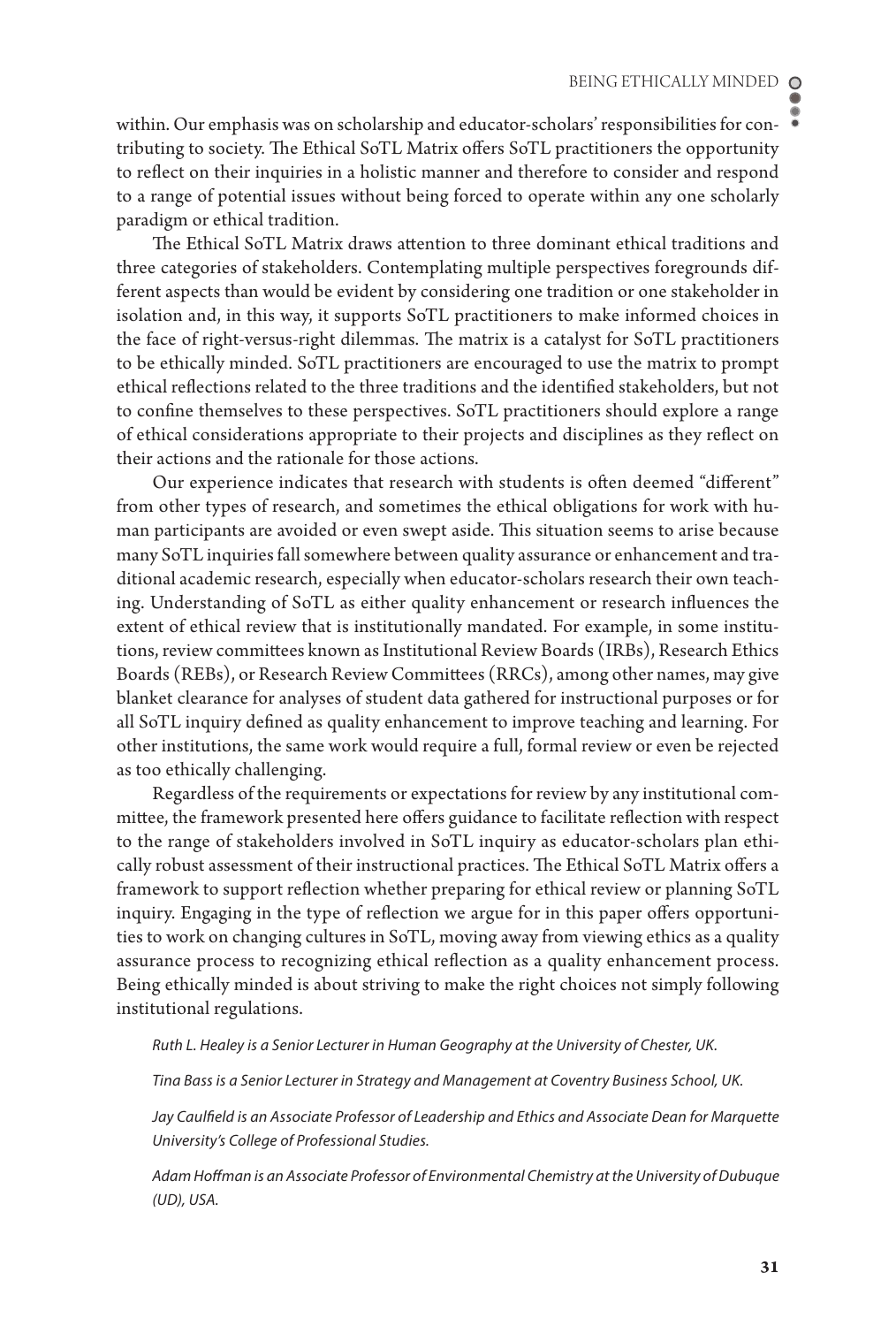*Healey, Bass, Caulfield, Hoffman, McGinn, Miller-Young , Haigh*

*Michelle K. McGinn is a Professor of Education at Brock University, St. Catharines, Canada.* 

*Janice Miller-Young is an Associate Professor in engineering at Mount Royal University (MRU), Canada, and is the current chair of MRU's human research ethics board.* 

*Martin Haigh is a Professor of Geography at Oxford Brookes University and a National Teaching Fellow, UK.* 

#### **REFERENCES**

- Badaracco, J. L., Jr. (1998). The discipline of building character. *Harvard Business Review*, *76*(2), 114–124.
- Blackburn, S. (2001). *Ethics: A very short introduction*. Oxford, UK: Oxford University Press.
- Burman, M. E., & Kleinsasser, A. (2004). Ethical guidelines for use of student work: Moving from teaching's invisibility to inquiry's visibility in the scholarship of teaching and learning. *The Journal of General Education: A Curricular Commons of the Humanities and Sciences, 53*, 59–79. doi:10.1353/jge.2004.0018
- Diamond, R. M. (2002). The mission-driven faculty reward system. In R. M. Diamond (Ed.), *Field guide to academic leadership* (pp. 271–294). San Francisco, CA: Jossey-Bass.
- Fenton, N. E., & Szala-Meneok, K. (2010). *Research on teaching and learning guidebook*. Hamilton, ON, Canada: McMaster University.
- Gale, R. (2009). Asking questions that matter . . . asking questions of value. *International Journal for the Scholarship of Teaching and Learning*, *3*(2). Retrieved from http://academics .georgiasouthern.edu/ijsotl/v3n2/invited\_essays/PDFs/InvitedEssay\_Gale.pdf
- Gandhi, M. (2002). *The essential Gandhi: An anthology of his writings on his life, work, and*  ideas (L. Fischer, Ed., 2<sup>nd</sup> ed.). New York, NY: Vintage Spiritual Classics. (Original work published 1924)
- Gardner, H., Csikszentmihalyi, M., & Damon, W. (2001). *Good work: When excellence and ethics meet*. New York, NY: Basic Books.
- Healey, M. (2003). The scholarship of teaching: Issues around an evolving concept. *Journal on Excellence in College Teaching*, *14*(2/3), 5–26.
- Hursthouse, R. (1999). *On virtue ethics*. Oxford, UK: Oxford University Press.
- Hutchings, P. (2003). Competing goods: Ethical issues in the scholarship of teaching and learning. *Change: The Magazine of Higher Learning*, *35*(5), 27–33. Retrieved from www.cte .hawaii.edu/handouts/HHhandout.pdf
- Israel, M., & I. Hay (2006). *Research ethics for social scientists*. Thousand Oaks, CA: Sage.
- Kant, I. (2005). *Fundamental principles of the metaphysic of morals* (T. K. Abbott, Trans.). Retrieved from http://www.gutenberg.org/cache/epub/5682/pg5682.html (Original work published 1785)
- Kidder, R. M. (1985). *How good people make tough choices: Resolving the dilemmas of ethical living*. New York, NY: William Morrow.
- Kreber, C. (2002). Teaching excellence, teaching expertise, and the scholarship of teaching. *Innovative Higher Education*, *27*, 5–23. doi:10.1023/A:1020464222360
- Maclean, M., & Poole, G. (2010). An introduction to ethical considerations for novices to re-